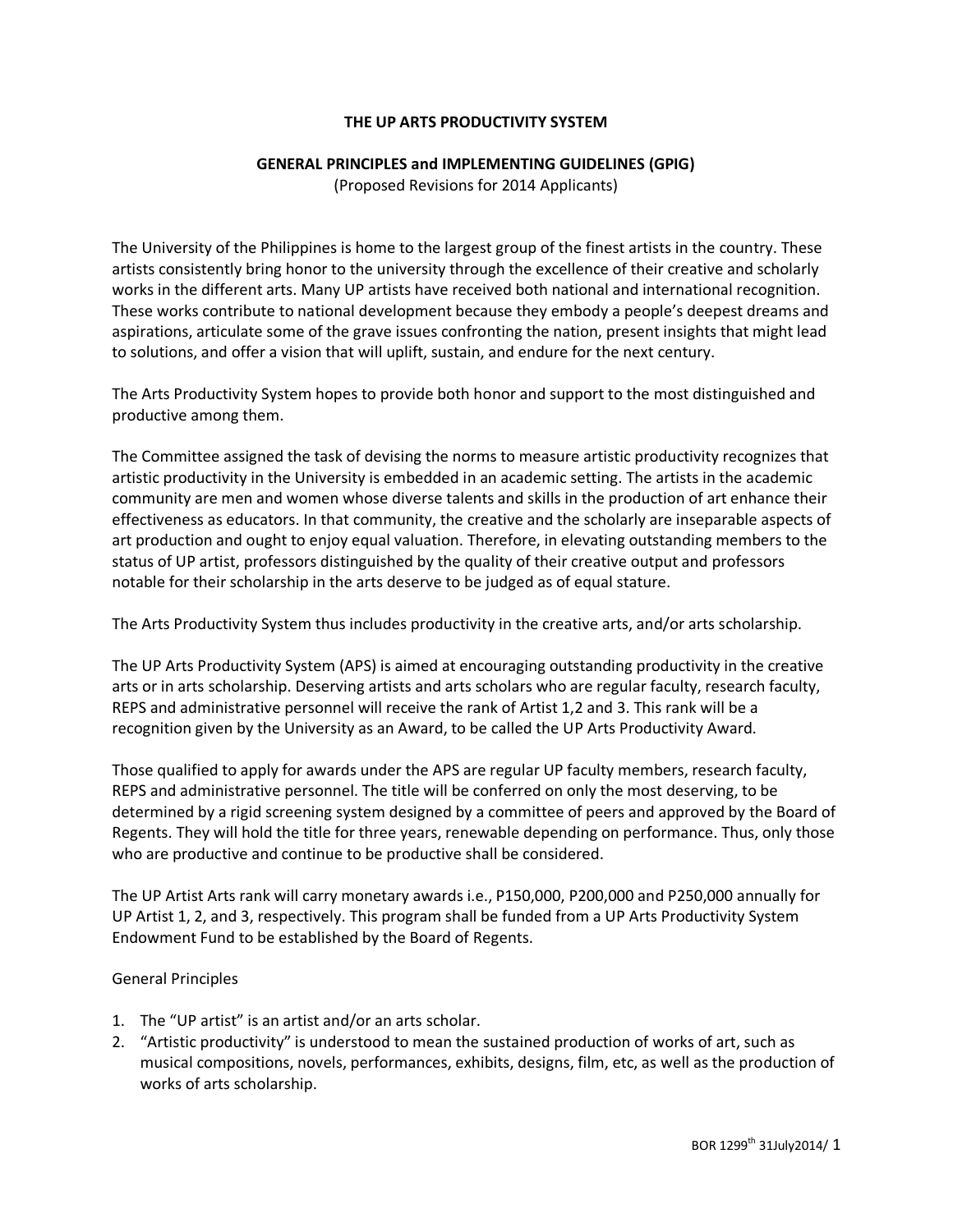- 3. The "arts" include, but are not limited to: music, literature, visual arts and design, film and media arts, theatre, dance, architecture, and art criticism.
- 4. "Artistic productivity" is measured by:
	- 4.a publication, presentation, exhibition, performance, etc. of works of art in high quality/density digital and hard copy colored formats, whenever applicable;
	- 4.b national and international recognition (awards, distinctions, etc.);
	- 4.c. peer review (critiques, citations, reviews, etc.); and
	- 4.d. professional standing in the community, national and international
- 5. Artistic and scholarly outputs may be mono-disciplinal, multi-disciplinal, and cross-artistic disciplinal.
- 6. Evaluation will be done by a committee of peers.
- 7. Only complete and properly documented applications in all art genres applied for will be considered.

## Implementing Guidelines

- 1. Nature of the appointment
	- 1.a. Regular faculty members, research faculty, (REPS) and administrative personnel in active service, and regular part-time faculty (occupying a regular item but teaching part time) in continuous service for 5 years at the time of application who contribute to the arts and humanities disciplines, and meet the qualifications described in the attached Rating System for evaluation of nominees (Appendices A to H), may apply for appointment as UP Artist.
	- 1.b. Conferment of the title of UP Artist is temporary. It will be in the nature of an additional recognition in the form of a title and a monetary award.
	- 1.c. For the first appointment the applicant's output for the last 5 years prior to application shall be considered for the evaluation of the application.
	- 1.d. The rank of faculty, faculty researcher, REPS and administrative personnel shall remain the basic rank, on which retirement and other benefits will be based.
- 2. Admission into the System
	- 2.a. Regular UP faculty members, faculty researchers, REPS and administrative personnel shall be admitted into the System to the extent that they meet the minimum requirements indicated in the Rating System (Appendices A-H) and subject to the availability of funds.
	- 2.b. The criteria for evaluation described in the General Principles will be applied based on the attached Rating System:
		- To earn the rank of UP Artist 1, the applicant must earn at least 70 points\*
		- To earn the rank of UP Artist 2, the applicant must earn at least 95 points\*\*
		- To earn the rank of UP Artist 3, the applicant must earn at least 120 points\*\*\*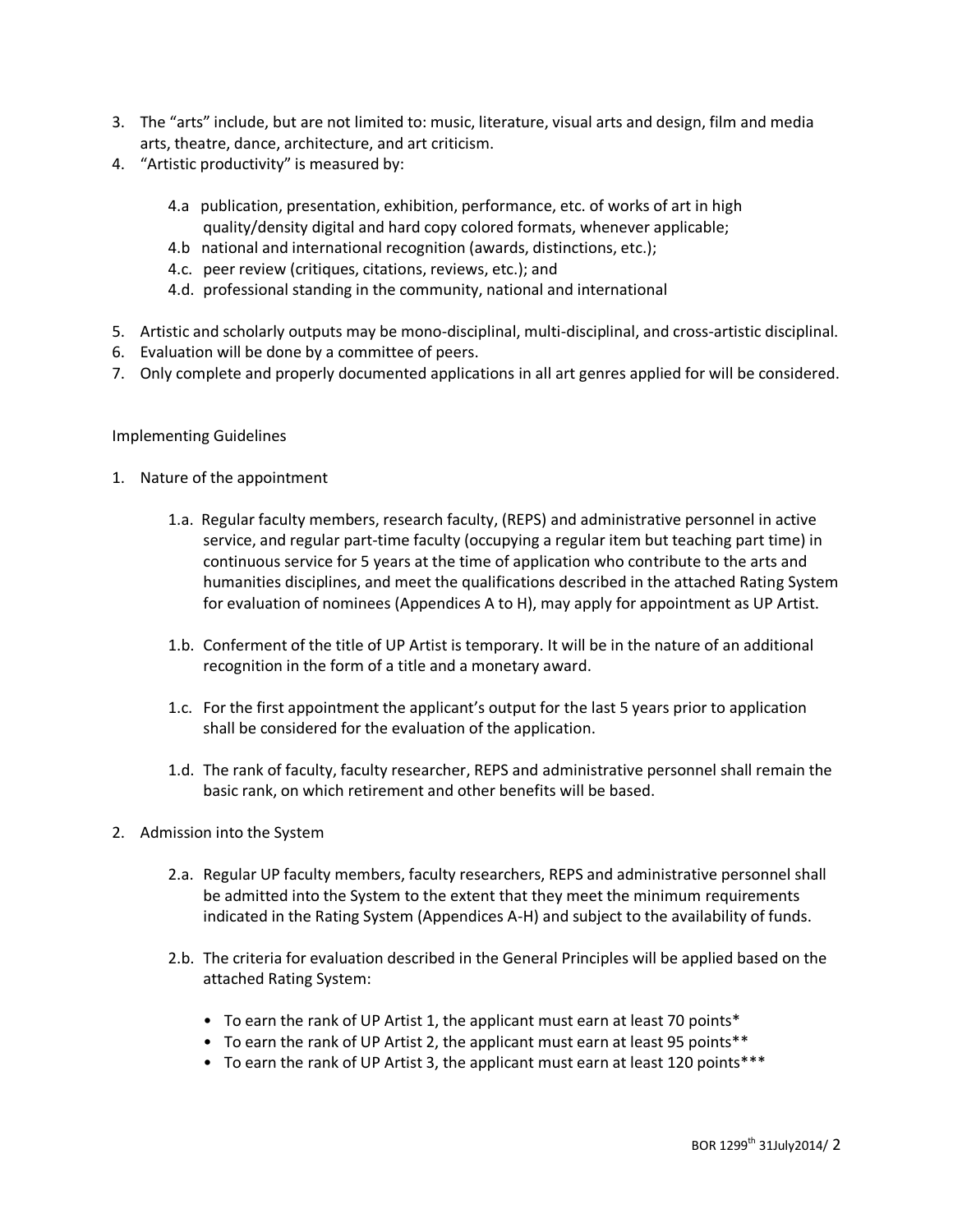## \*UP Artist 1

Points must be earned through artistic outputs as indicated in Appendices A- H (the grids for the different arts).

Artistic outputs considered acceptable are reflected in the first vertical column of the grids for each art, e.g., "Direction: full-length play". The maximum points that each output may earn is reflected in the second vertical column, e.g. "25 pts". These points may be earned through the measures listed in the horizontal space at the top of the grid for each art, e.g. "primary performance," "repeat performance," "awards/recognitions", etc.. The maximum points that may be earned for each category is reflected in the other vertical columns, e.g. for full-length play, awards, international = "7.5. pts". This means that this particular play may only earn a maximum of 7.5 points for the category of awards, no matter how many awards it wins. It cannot earn 7.5 points for each award won.

## \*\*UP Artist 2

To qualify for Artist 2, an applicant must earn the required number of points through artistic outputs as indicated in Appendices A-H. In addition, some of these points must be earned through the recognition of the quality of these artistic outputs in the form of at least one award or distinction in his/her field such as those described in Appendix I.

## \*\*\*UP Artist 3

To qualify for Artist 3, an applicant must earn the required number of points through artistic outputs as indicated in Appendices A to H. Some of these points must be earned through the honors/distinctions described in Appendix J. In addition he/she should attain recognition of outstanding achievement in his/her field through at least one lifetime achievement award or distinction such as those described in Appendix J or at least three (3) national honors/distinctions as described in Appendix I.

Honors or distinctions described in Appendix J are not reflected in the grids (Appendices A-H), because they refer to lifetime achievement rather than individual outputs (e.g. National Artist Award). At least one of these distinctions or at least three awards listed in Appendix I are necessary for an applicant to cross rank, from Artist II to Artist III. (please look into specific lists in Appendices I and J)

An applicant who has won such a distinction will always be eligible for Artist III (provided he/she earns the required number of points), even if the distinction was not earned during the period covered by the application. The justification for this is that such awards are usually only given once in a person's lifetime.

Some awards, like the TOYM, TOWNS, Carlos Palanca Hall of Fame, CCP 13 Artists, are not lifetime awards, but are higher than the awards listed in Appendix I, because they refer not to a single artistic output, but to a body of work (e.g., in the case of the Carlos Palanca Hall of Fame, it refers to 5 first prize awards). Such an award may earn additional points at the discretion of the sub-committees and/or committees of peers, but it is not sufficient to qualify him/her for Artist 3.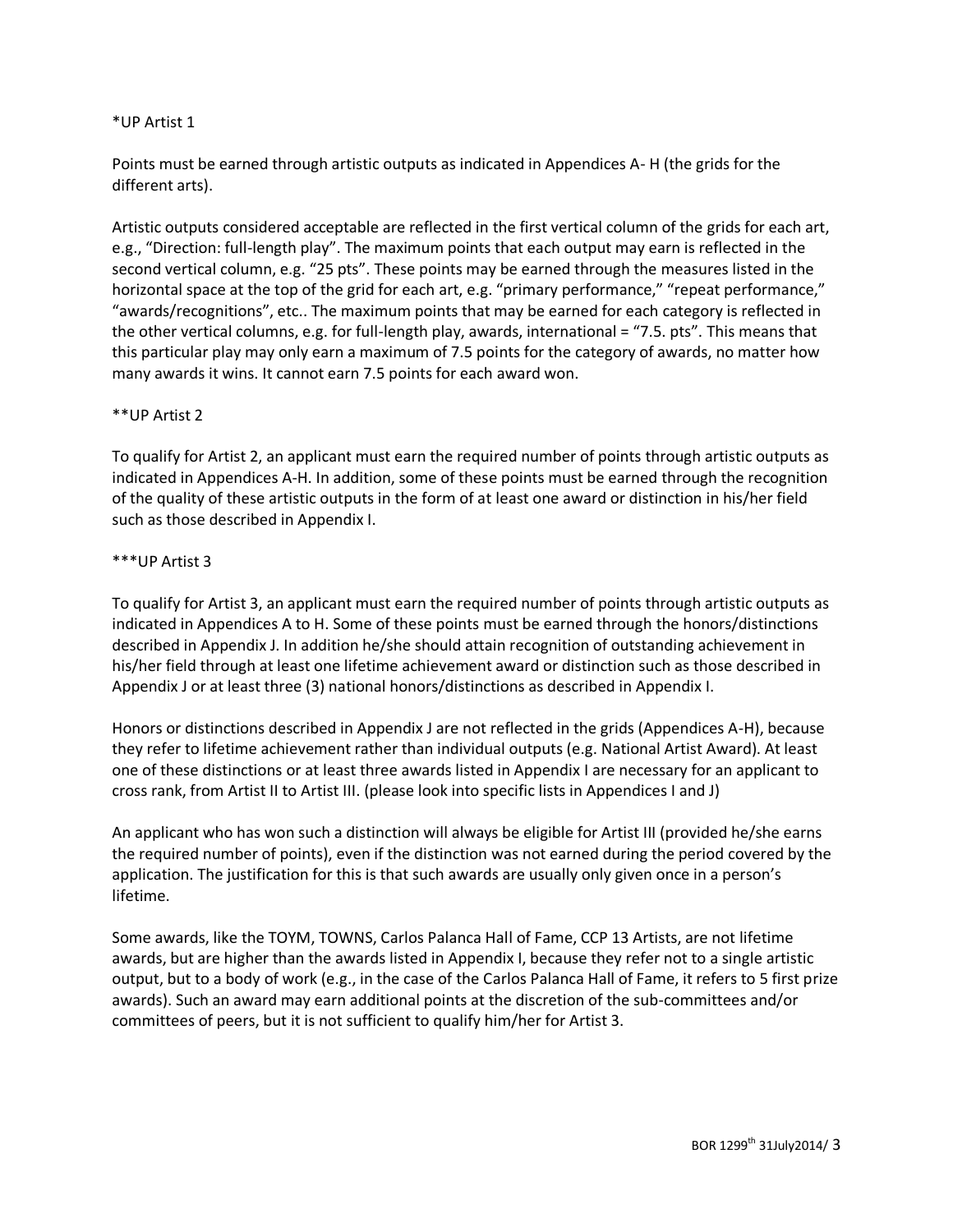## 2.c. Evaluation Procedure

- The ad-hoc Arts Productivity System Committee will produce a list of possible members for the Council of Peers from which members of sub-committees and committees for each art in each CU will be drawn. These persons will be distinguished practitioners in the different arts, who are also affiliated with UP, either as faculty members (regular faculty members, lecturers, retired faculty members, professors emeriti) or alumni. This list will be submitted to the Vice President for Academic Affairs. Members of Council will be appointed by the UP President.
- Applications will be submitted to the CU Sub-Committee of Peers (who are distinguished art practitioners) for the art to which the applicant believes himself/herself to belong. The sub-committees in each CU will evaluate the applications, assign the corresponding points for each application, and recommend deserving applicants to the CU Committee of Peers. The CU Committee will review the recommendations of the subcommittees and recommend deserving applicants to the Chancellor. Members of these subcommittees and committees will be appointed by the Chancellor, drawing from the Council of Peers mentioned above.
- The Chancellor will forward these recommendations to the UP System Committee of Peers which will be chaired by the VPAA (or duly appointed faculty member) and will be composed of peers (artists) drawn from the Council of Peers mentioned above.
- If any particular CU is unable to form such sub-committees or committee for whatever reason, it may endorse applications to UP Diliman, and these applications will be referred to the pertinent sub-committees/committees.
- The UP System Committee will
	- ∗ oversee the overall implementation of the APS;
	- \*recommend to the President the UP Artists from the different CUs to receive the title and the corresponding award; and

\*regularly review the guidelines for implementation of the APS.

- Final approval of conferment of the rank of UP Artist and the Arts Productivity Award shall come from the Board of Regents upon the recommendation of the President.
- 2.d. Artists who are unable to gain admission into the System upon evaluation may apply again the following year. Evaluation for re-admission into the System will be based on the accomplishments of the 5 year prior to application.
- 3. Reapplication of a University Artist
	- 3.a. UP Artists who had been accorded the APS award shall be evaluated every three years on the following basis:
		- For Artist 1, the applicant must earn 55 points
		- For Artist 2, the applicant must earn 70 points
		- For Artist 3, the applicant must earn 85 points

The points for each artist rank must be earned following the same criteria and measures described in Section 2.b. above.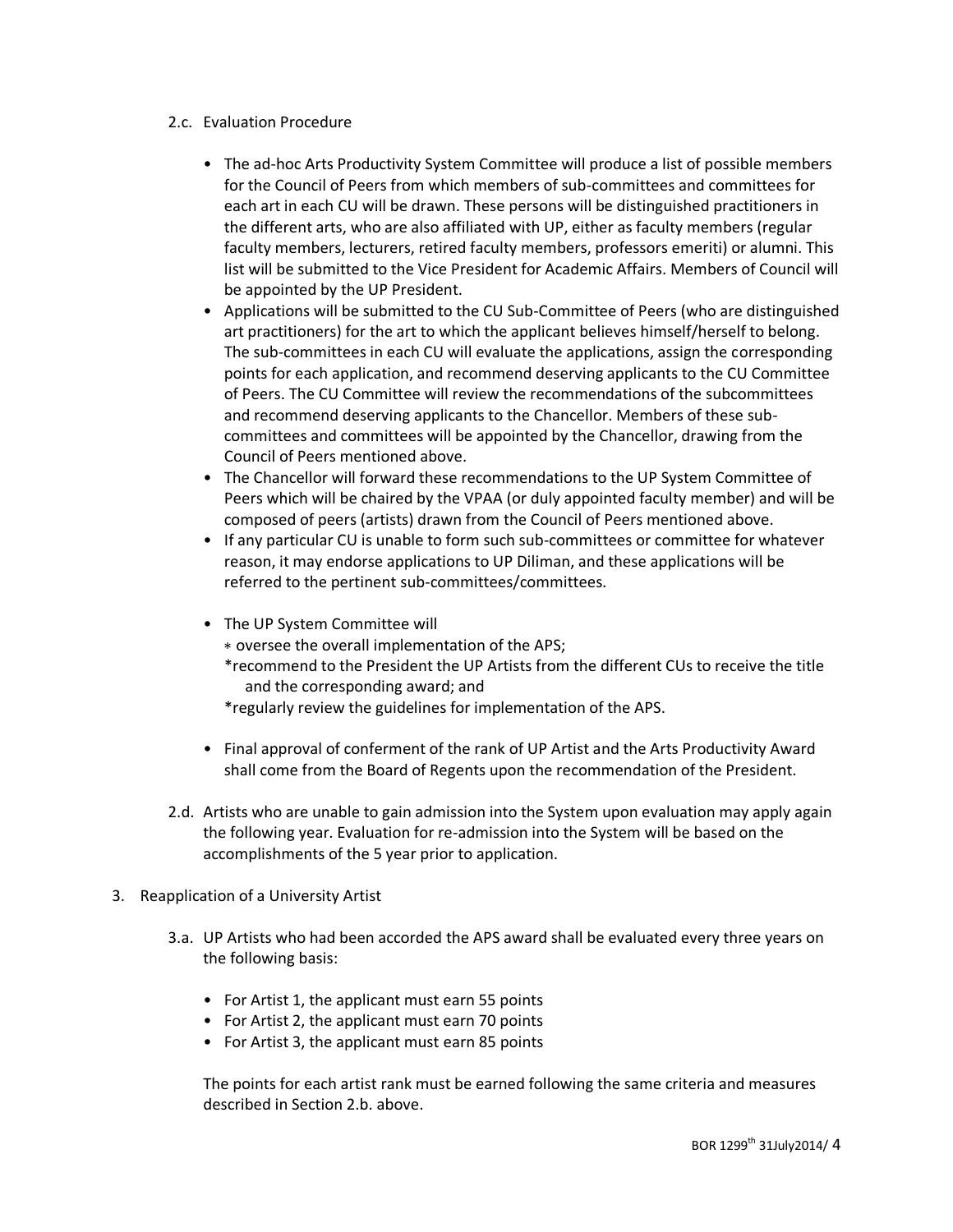3.b. Artists who are unable to gain re-admission into the System upon evaluation after the 3 year period may apply again the succeeding year.

Evaluation for re-admission into the System will be based on the accomplishments of the 3 years prior to application.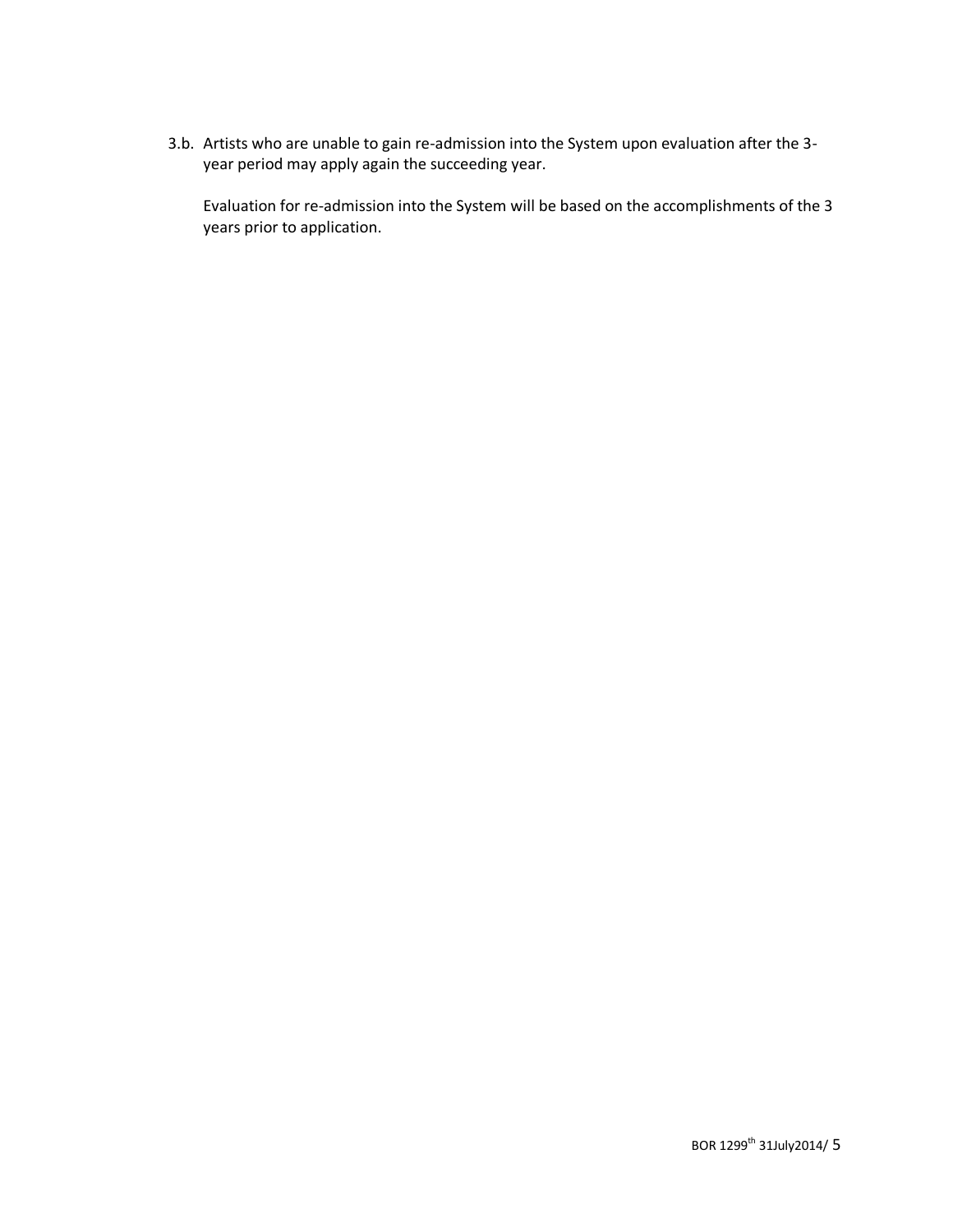## APPENDIX I.

To qualify for Artist 2, an applicant must earn the required number of points through artistic outputs as indicated in Appendices A-H. Some of these points must be earned through the recognition of the quality of this artistic outputs in the form of at least one award or distinction in his/her field such as those described below.

## A. Awards

- 1. Film a Carlos Palanca Award for Screenplay; CMMA award; URIAN award; Cinemalaya; Anima One; FDCP; (or equivalent or higher)
- 2. Radio/TV a KBP Dove (or equivalent or higher award)
- 3. Visual Arts a national award like the Metrobank or Shell; CCP Thirteen Artists Award; Art Association of the Philippines Annual Award; International Show of CITEM; Manila Fame; Philippine Advertising Congress (or equivalent or higher);
- 4. Theatre (not applicable)
- 5. Architecture National Architectural Design Competition (or equivalent or higher)
- 6. Literature Annual Carlos Palanca Award for Literature; National Book Award (Manila Critics Circle/National Book Development Board) ; Nick Joaquin Award (Philippine Graphic) (or equivalent or higher)
- 7. Music at least one international award.
- 8. UP Alumni Awards
- B. International residency grants, e.g., Bellagio, Civtella Ranieri, Hawthornden
- C. International research grants, e.g., Asian Public Intellectual, Asian Cultural Council, Fullbright, Guggenheim
- D. production and exhibition grants, e.g. CCP, Japan Foundation
- E. participation in national, international arts festivals, e.g. NCCA, Biennale, Venice Open, Spoleto, Arrenzo, European Choral Olympics, film festivals in Venice, Berlin, Sundance, New York, Toronto and Busan; or international competitions, e.g. Arrezzo, Pavarotti, Leventritt
- F. keynote address at international conferences or assemblies sponsored by prestigious institutions, or editing of international peer-reviewed journals
- G. international or national collaborations and commissions

Points allotted to each of these awards/distinctions will depend on the Sub-committees and Committees of Peers, who will take into account the relative value of such an award/distinction and accommodate it within the maximum points allowed for awards by each art. (See grids in Appendices A - H.)